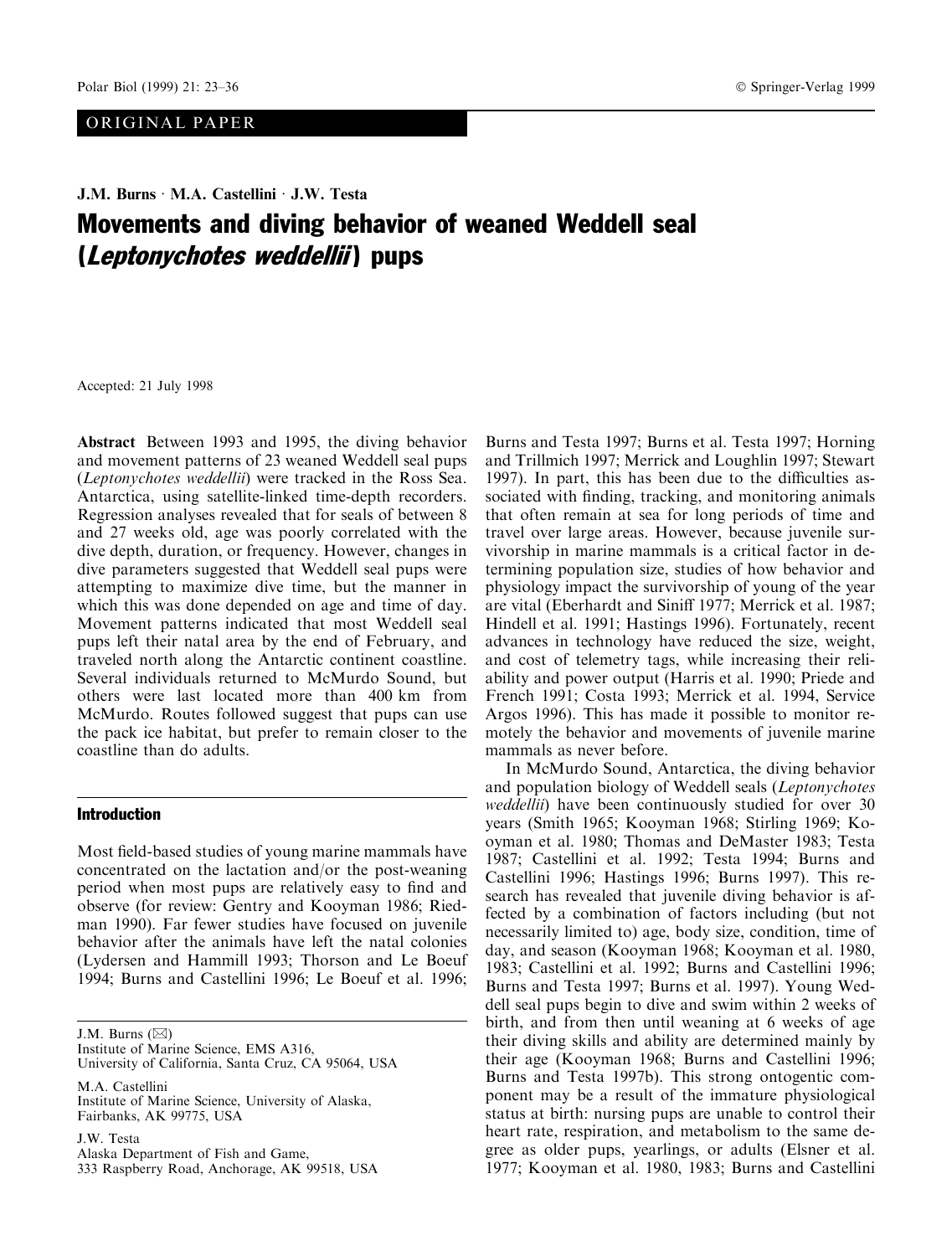1996; Zenteno-Savin 1997). However, by the time Weddell seals are 1 year old, they have matured physiologically, and their behavioral patterns appear to be determined more by body size and condition than by age (Burns et al. 1997). How and when the diving behavior of Weddell seal pups switches from being determined mainly by age to being influenced by mass and other environmental factors is not clear at this time.

Understanding the factors that influence the successful development of diving skills is particularly important because such research may shed light on patterns of dispersal and recruitment. Weddell seal pups born in Erebus Bay leave McMurdo Sound soon after weaning, and are often never seen again (Kooyman 1968; Stirling 1969; Burns 1997; Testa 1987). Fewer than 25% of the pups born in Erebus Bay are recruited into the breeding adult population (Testa 1987; Hastings 1996). While the annual movements and dispersal patterns of resident females have been documented (Testa 1994), the routes followed by dispersing pups have not been studied. However, it has been hypothesized that after pups leave the breeding colonies they utilize pack ice and the Antarctic coastline as a refuge from competition and predation (Smith 1965; Stirling 1969).

Given the extensive information available on the behavior and physiology of Weddell seals during the summer months, the absence of data on pup behavior during their first, critical winter is especially noticeable. What little information that does exist suggests that, as is the case in other pinnipeds, juvenile dive behavior continues to develop throughout the winter as pups grow and mature (Lydersen et al. 1994; Thorson and Le Boeuf 1994; Le Boeuf et al. 1996; Burns and Testa 1997; Burns et al. 1997; Horning and Trillmich 1997; Stewart 1997). In addition, data collected from adults during the fall and winter suggests that pup behavior may be substantially different from that seen in the summer due to changes in ice conditions and light levels (Kooyman 1975; Castellini et al. 1992; Testa 1994). In order to identify some of the factors that may influence the diving behavior of Weddell seal pups, and to identify emigration and dispersal routes, we tagged young pups with satellite-linked time-depth recorders (SLTDRs) designed to collect and transmit information on both diving behavior and animal location for up to 1 year. From the data collected we hoped to determine: (1) how pup dive behavior changed throughout the winter, (2) if factors such as age, season, time of day, and location influenced dive behavior, and (3) where pups went when they left their natal area.

## Materials and methods

#### Animal handling

Over the austral summers of 1992, 1993, and 1994, in Erebus Bay, McMurdo Sound, Antarctica, 26 weaned Weddell seal pups (11 females, 15 males) were outfitted with 0.5-W SLTDRs (Wildlife Computers, Mark 3.x). Pups were manually restrained and the SLTDRs were attached to their fur with epoxy (Burns and Testa 1997). Tags were designed to be carried by the animal for the next 9 months. At the time the SLTDRs were attached pup age, as determined from tagging records, ranged from 5 to 15 weeks, and mass ranged from 72.0 to 136.5 kg (Table 1). Only data from weaned pups are reported in this study. Pups were not weighed again after the tags were deployed.

#### Dive data

The SLTDR tags deployed transmitted the number of dives in each of six depth and duration `bins' for each of four, 6 h periods of the day. The tags had a depth resolution of  $\pm 2.0$  m, with a maximum depth of 498 m, and a sampling frequency of 10 s. Depth bins were set as follows:  $12-80$  m,  $81-160$  m,  $161-240$  m,  $241-320$  m,  $321-$ 400 m, and greater than 400 m. Five duration bins each had a range of 4 min, and the sixth recorded all dives of longer than 20 min. Periods were set as 2100-0259 hours (night), 0300-0859 hours (morning),  $0900-1459$  hours (afternoon), and  $1500-2059$ hours (evening) local time (GMT  $+$  12 h). The summarized depth and duration data for each of the previous four periods was transmitted as often as possible, provided transmission criteria were met (Burns 1997). Seal positions were determined by the Argos system, provided that the message reception met the criteria set by Service Argos (Hill 1993; Service Argos 1996).

Transmitted data received by Service Argos were retrieved and analyzed using programs supplied by Wildlife Computers (SatPak 3.0). The number of dives in each depth and duration bin, the total number of dives, the date and period of data collection, and the status (on land, or at sea) of the tag were determined for each record. The maximum dive depth within each 24 h period was determined from separate status messages (Burns 1997). The proportion of dives in each bin was determined for each record, provided that the total number of dives was greater than zero. In those cases where the total number of dives was zero, the proportion of dives in all bins was also set to zero. Seal age (in weeks) was then added to the data file, and the mean proportion of dives in each bin was calculated for each seal at each age and period. The median number of days from which data were received for each seal at each age and period was 3 [mean (SD) 2.8 (1.6)]. To control for a different number of data points within each mean value, individual means were weighted by the number of days from which data were received in all subsequent statistical tests. Mean dive frequency (the average total number of dives in each period) was determined for each seal at each age, as was mean maximum dive depth.

The effects of seal age and/or period of day on dive behavior (proportion of dives, mean frequency, and maximum depth) were tested using parametric statistics, provided that the data were normally distributed and there were data from more than five seals in any given period and bin. Data normality was assessed using rankit plots and the Wilk-Shapiro (W-S) statistic (normality accepted if W-S  $> 0.90$ ), and outliers were visually identified and removed (Shapiro and Wilk 1965). All proportional data were arcsin transformed in order to achieve normality.

Linear regression was used to model the effect of age on the dive parameters of interest separately for each period. The mean values for individual seals at each age were weighted for the number of days in the week for which data were available and then averaged to produce an overall mean for all seals at each week age. Regression equations and mean values were then calculated from these grand means, after weighting for the number of individuals seals which contributed to the grand mean. Regression equations were reported provided that  $P \le 0.05$  and that seal age accounted for more than 10% of the overall variation in dive behavior within any given period. In those periods where seal age did not have a significant effect on dive behavior, the mean dive behavior, for all ages pooled, was determined for each animal. One-way analysis of variance (ANOVA) methods were then used to test for differences among periods in these overall mean dive parameters.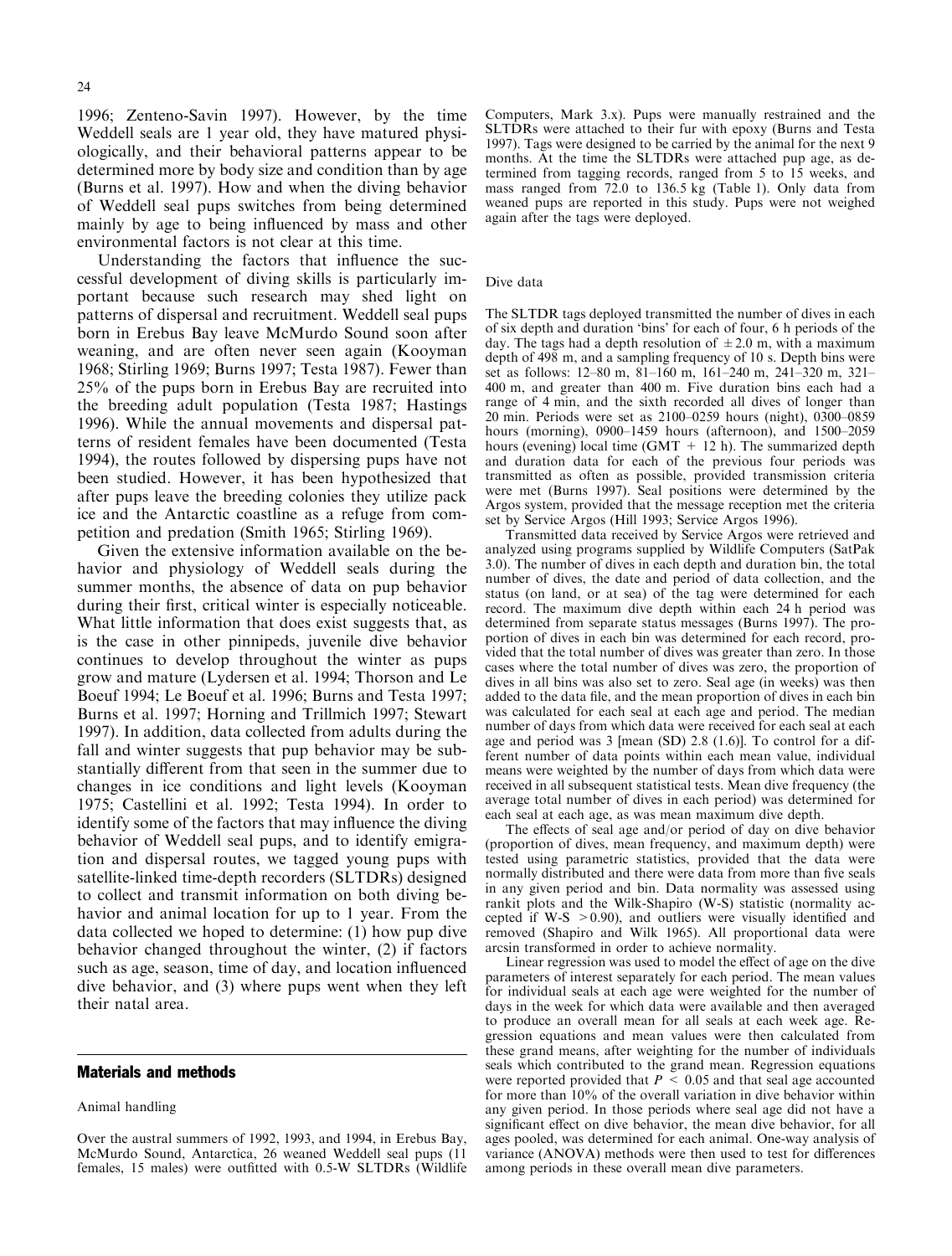Table 1 Satellite tag deployment history. Satellite-linked timedepth recorders (SLTDRs) with identification numbers 92-x were version 3.04, while tags 93-x were version 3.1. The seal identification (ID) starts with an  $M$  for male pups, and an  $F$  for females. The

age and mass of the seal (weeks/kg) at the time of deployment is indicated in parentheses below the ID number. Dates indicate the range of transmission dates, rather than when tags were deployed and recovered

| <b>SLTDR</b> | $1992 - 93$<br>Seal ID | Dates          | <b>SLTDR</b> | 1993-94<br>Seal ID  | Dates                       | <b>SLTDR</b> | 1994-95<br>Seal ID  | Dates             |
|--------------|------------------------|----------------|--------------|---------------------|-----------------------------|--------------|---------------------|-------------------|
| $92 - 419$   | M10082<br>(17/106.4)   | $2/6 - 7/24$ ° | 92-417       | F10691<br>(9/99.8)  | $12/28^{a,b}$               | $92 - 417$   | M11022<br>(5/98.0)  | $12/01 - 1/01$    |
| $92 - 418$   | M10297<br>(15/112.3)   | $2/7 - 4/22$   | $92 - 419$   | M10524<br>(11/92.8) | $1/6 - 3/10$                | $92 - 425$   | F10968<br>(6/131.6) | $12/01 - 12/10$   |
| $92 - 420$   | F10253<br>(13/90.8)    | $2/1 - 5/2$    | $92 - 426$   | F10768<br>(8/116.2) | $12/26^{a,b}$               | $93 - 223$   | M10954<br>(7/123.7) | $12/04 - 12/24^b$ |
| $92 - 421$   | M10092<br>(16/84.9)    | $2/8 - 5/27$   | $92 - 425$   | M10475<br>(8/118.1) | $12/14-1/7^b$               | $93 - 224$   | F10952<br>(7/114.7) | $12/07 - 1/10$    |
| $92 - 422$   | F10145<br>(12/93.7)    | $1/13 - 2/17$  | $93 - 223$   | M10531<br>(7/95.8)  | $12/12-1/5^b$               | $93 - 225$   | M11021<br>(5/103.1) | $12/02 - 12/27$   |
| $92 - 423$   | M10140<br>(11/91.4)    | $1/10 - 5/15$  | $93 - 224$   | M10549<br>(6/106.7) | $12/5 - 1/6^b$              | $93 - 229$   | F10951<br>(6/106.0) | $11/24 - 12/15^b$ |
| $92 - 424$   | M10141<br>(13/72.0)    | $1/22 - 3/13$  | $93 - 225$   | M10717<br>(5/113.8) | $12/6 - 12/27$ <sup>b</sup> | $93 - 266$   | F10967<br>(5/136.5) | $11/29 - 12/10$   |
|              |                        |                | $93 - 226$   | F10533<br>(7/104.6) | $12/12 - 4/2$               |              |                     |                   |
|              |                        |                | $93 - 227$   | M10481<br>(6/106.0) | $11/30 - 1/16$              |              |                     |                   |
|              |                        |                | $93 - 229$   | F10718<br>(6/133.0) | $12/13-1/13^{b}$            |              |                     |                   |
|              |                        |                | $93 - 230$   | F10869<br>(5/81.3)  | $12/14 - 2/22$              |              |                     |                   |
|              |                        |                | $93 - 266$   | M10767<br>(6/116.0) | $12/14 - 2/4^b$             |              |                     |                   |

<sup>a</sup>Tag failed upon deployment due to technical error and was retrieved

<sup>b</sup>Tag retrieved after broken antenna detected

<sup>c</sup> Tag retrieved in the subsequent season

#### Location data

Seal positions were calculated by the Argos system based on the Doppler shift in transmitted signals, provided that a sufficient number of signals was received during the satellite overpass. When an insufficient number of signals was received, dive data, but no location data, were received (Fancy et al. 1988, Service Argos 1996). The accuracy of the locations calculated by Argos varies with the number of signals received during a satellite pass, and is reflected in the quality ranking of the location (called the location class or LC). To account for differences in LC, all location data were screened for outliers before animal locations and movement rates were calculated.

To remove inaccurate locations, we used a three-step process (Frost and Lowry 1994; Frost et al. 1995). First, all positions with a LC rank of  $\le -5$  were discarded. These locations were calculated by Argos using fewer than two signals, and were generally unreliable. Secondly, the Keating error index (KEI) value was calculated for each record, and all records with a  $KEI > 20$  and a  $LC < 1$ were omitted. The KEI identifies erroneous locations by taking into account the time and distance between sequential positions and assuming that any single, relatively large distance movement that is followed shortly thereafter by a return to the original position is an error (Keating 1994). The records were then screened for improbable locations given the time and distance between sequential positions, and the maximum swimming speed of the seals (as per Frost and Lowry 1994; Frost et al. 1995). Following the removal of these records, the KEI was recalculated, and all records with a KEI >20 were omitted. Before any locations marked for deletion were permanently removed from the dataset, they were carefully rechecked to verify that they were actual outliers. Only those positions that remained after this process were used to track Weddell seal movements. Since LC codes of 2 or less had an estimated error of  $>5$  km (Burns and Castellini in press), it was possible to have

"good" locations that placed seals on land. These data were retained in all analyses.

Once a database of all reasonable locations was compiled, daily positions were estimated for each seal by averaging all positions received during each day. Daily movement rates were then determined by calculating the distance between two subsequent daily positions, and dividing by the number of days between the locations. For each seal the average daily movement rates for each month was computed. This value was then weighted by the number of datapoints, and the mean monthly movement rate within each of five regions within the Ross Sea was then calculated for all seals combined. Comparisons of movement rates between regions and months were made using a one way ANOVA.

Finally, seal locations were used to identify dispersal routes, and to determine the effect of location (region) on dive behavior. However, because seal locations were determined separately from dive behavior, there were far fewer days with good positions than days with dive records. Therefore, in order to assign a position to all dive records, animals were assumed to remain within a region until they were located outside that region.

## **Results**

## Tag performance

Among the 26 pups outfitted with SLTDRs during the course of this study, there was a high tag failure rate, and no tag transmitted for longer than 5.5 months. Three tags failed immediately upon deployment for unknown reasons, and during the 1994 and 1995 seasons ten tags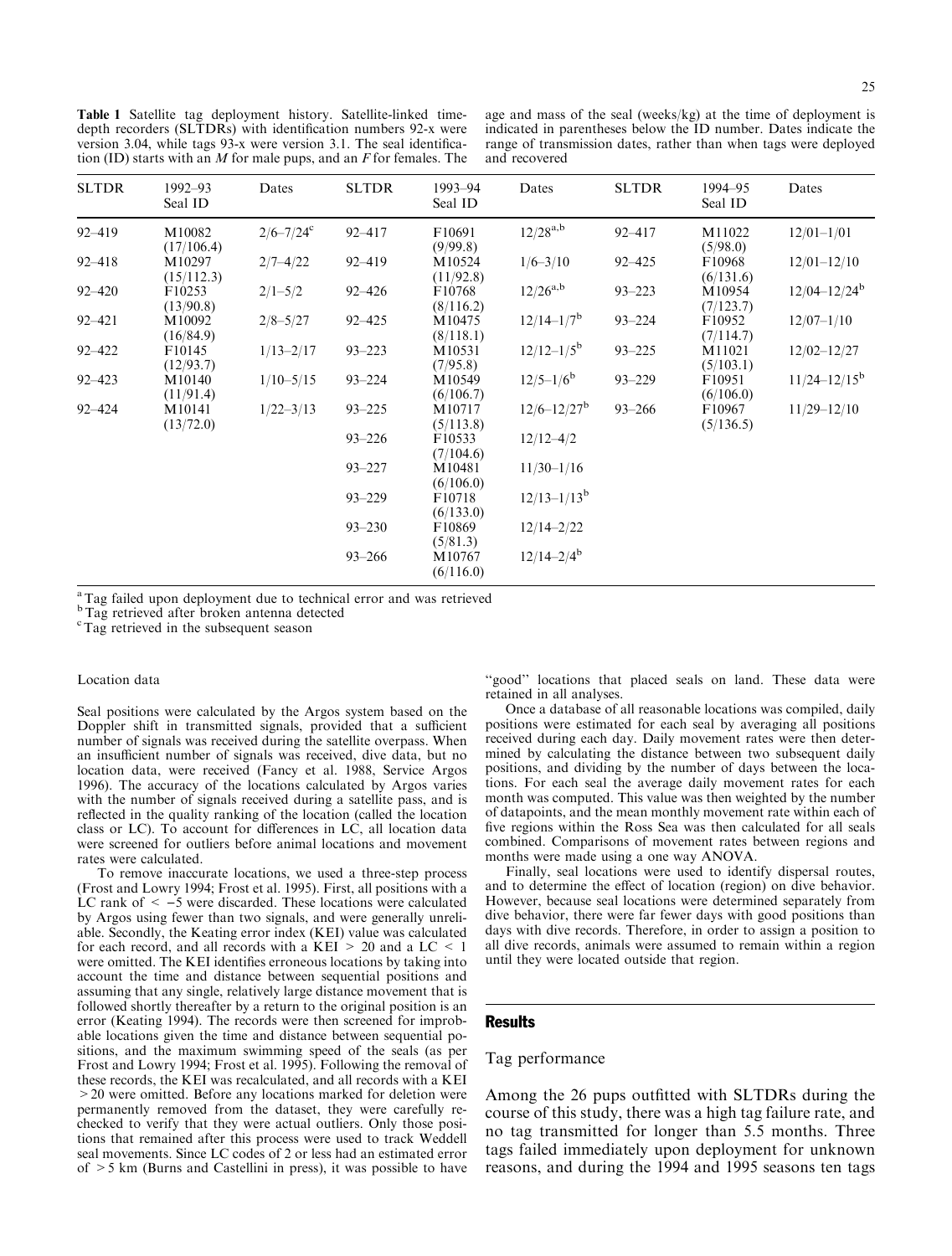were retrieved within 6 weeks of deployment with missing or broken antennase (Table 1). Only one tag transmitted after May of the following year. Despite these problems, a total of 1459 depth, 1481 duration, and 204 maximum dive depth records were received from 23 seals of between 8 and 27 weeks of age. However, data reception was sporadic. The median number of days within each week from which data were received was 3, and only 15% of the records (for a given seal, age, and period) contained more than 4 days of data per week.

## Dive depth

There were dives in all six depth bins (to  $400 + m$ ), and the maximum dive depth was 678 m for a 12-week-old pup. Approximately half of all dives made by pups were to depths less than 80 m, and one quarter of dives were to depths between  $80$  and  $160$  m. The effect of age was highly variable: overall age effects were rare, but at times, age accounted for more than 60% of the variation in the proportion of dives within each bin (Table 2). While time of day did influence dive behavior, the effect varied by period and depth. For example, the proportion of dives shallower than 160 m decreased with age in the afternoon period, but remained constant with age in all other periods. Age had no effect on the proportion of dives within any depth range in the night or morning periods, or any impact on the proportion of dives deeper than 400 m (bin 6). However, the proportion of dives in depth bins 4 and 5 (241 $-320$  and 321 $-400$  m) increased significantly with age in both the afternoon and evening periods  $(r^2 = 45-78\%;$  Fig. 1, Table 2). The average

Table 2 The effect of age and period on the mean proportion  $(± SE)$  of dives in the different depth bins. Reading across the table, similar letter codes indicate that the mean proportion of dives did not differ significantly among periods within that bin [one-way analysis of variance (ANOVA), post-hoc comparison of means,

maximum depth of dives made by individual seals increased significantly as seals aged, but age accounted for only one third of the overall variance (mean maximum depth = 198.45 + 6.39  $\star$  Age,  $n = 20$ ,  $r^2 = 0.20$ ,  $P = 0.03$ ; overall mean 304.41  $\pm$  14.91 SE).

## Dive duration

One-third of all pup dives had a duration of less than 4 min, and half were between 4 and 8 min. There were no dives in duration bins 5 or 6, which indicated a maximum dive duration of no greater than 16 min. Age effects were only evident in the night and afternoon periods, and age never accounted for more than half of the variation in dive duration. Age effects were evident in duration bins 1, 3, and 4  $(0-4, 8-12, 0.2)$  and 12-16 min, respectively Table 3). The proportion of short dives (bin 1, 0–4 min) decreased with age in the afternoon period, but remained constant with age in all other periods. In contrast, the proportion of dives of between 8 and 16 min increased with age in the afternoon period, but decreased with age in the night period. In excess of 40% of dives made by older pups in the afternoon were longer than 8 min. In the remaining periods, long dives accounted for fewer than 20% of the total dives, and age had little effect (Fig. 2).

#### Dive frequency

Both age and time of day had a significant impact on mean dive frequency. While there was no effect of age on

| $P > 0.05$ . Comparisons were not made between bins within the       |
|----------------------------------------------------------------------|
| same period. Significant increases $(+AGE)$ or decreases $(-AGE)$ in |
| the proportion of dives within each bin and period are indicated.    |
| and regression equations provided                                    |

| Depth bin        | Night<br>$(21:00-02:59)$<br>$n=20$ | Morning<br>$(03:00-08:59)$<br>$n=20$ | Afternoon<br>$(09:00-14:59)$<br>$n=20$ | Evening<br>$(15:00-20:59)$<br>$n=20$ |  |
|------------------|------------------------------------|--------------------------------------|----------------------------------------|--------------------------------------|--|
| 1: $12 - 80$ m   | $63.93 \pm 3.10$<br>A              | $54.00 \pm 2.18$<br>В                | $-Age1$                                | $46.92 \pm 3.47$<br>В                |  |
| $2: 81 - 160$ m  | $27.10 \pm 2.16$                   | $27.25 \pm 1.17$                     | $-Age2$<br>$\mathbf{C}$                | $27.05 \pm 1.75$                     |  |
| $3:161-240$ m    | $6.46 \pm 1.22$<br>D               | $13.20 \pm 1.23$<br>E                | $14.62 \pm 1.59$<br>E.                 | $16.72 \pm 2.03$<br>E                |  |
| 4: $241 - 320$ m | $1.55 \pm 0.49$                    | $4.36 \pm 0.67$<br>G                 | $+ AGE^3$                              | $+ AGE^5$                            |  |
| 5: $320 - 400$ m | $0.79 \pm 0.38$<br>H               | $0.84 \pm 0.25$<br>H                 | $+ AGE4$                               | $+ AGE^6$                            |  |
| 6: $400 + m$     | $0.16 \pm 0.06$                    | $0.35 \pm 0.11$                      | $1.48 \pm 0.66$                        | $0.83 \pm 0.40$                      |  |

 $1 \, Y = 1.09 - 0.0213 \times \text{Age}, r^2 = 0.46, P = 0.0004$ <br>  $2 \, Y = 0.67 - 0.0123 \times \text{Age}, r^2 = 0.42, P = 0.0009$ 

 $^{2} Y = 0.67 - 0.0123 \times \text{Age}, r^{2} = 0.42, P = 0.0009$ <br>  $^{3} Y = -0.17 + 0.0277 \times \text{Age}, r^{2} = 0.78, P < 0.00$ 

 $^{3} Y = -0.17 + 0.0277 \times \text{Age}, r^{2} = 0.78, P < 0.0001$ <br>  $^{4} Y = -0.12 + 0.0187 \times \text{Age}, r^{2} = 0.45, P = 0.0005$ 

 $^{4}Y = -0.12 + 0.0187 \times \text{Age}, r^{2} = 0.45, P = 0.0005$ <br>  $^{5}Y = -0.04 + 0.0167 \times \text{Age}, r^{2} = 0.66, P < 0.0001$ 

 ${}^{5}Y = -0.04 + 0.0167 \times \text{Age}, r^{2} = 0.66, P < 0.0001$ <br>  ${}^{6}Y = -0.11 + 0.012 \times \text{Age}, r^{2} = 0.67, P < 0.0001$ 

In all cases  $Y = \arcsin$  (*mean proportion*<sup> $\frac{1}{2}$ </sup>)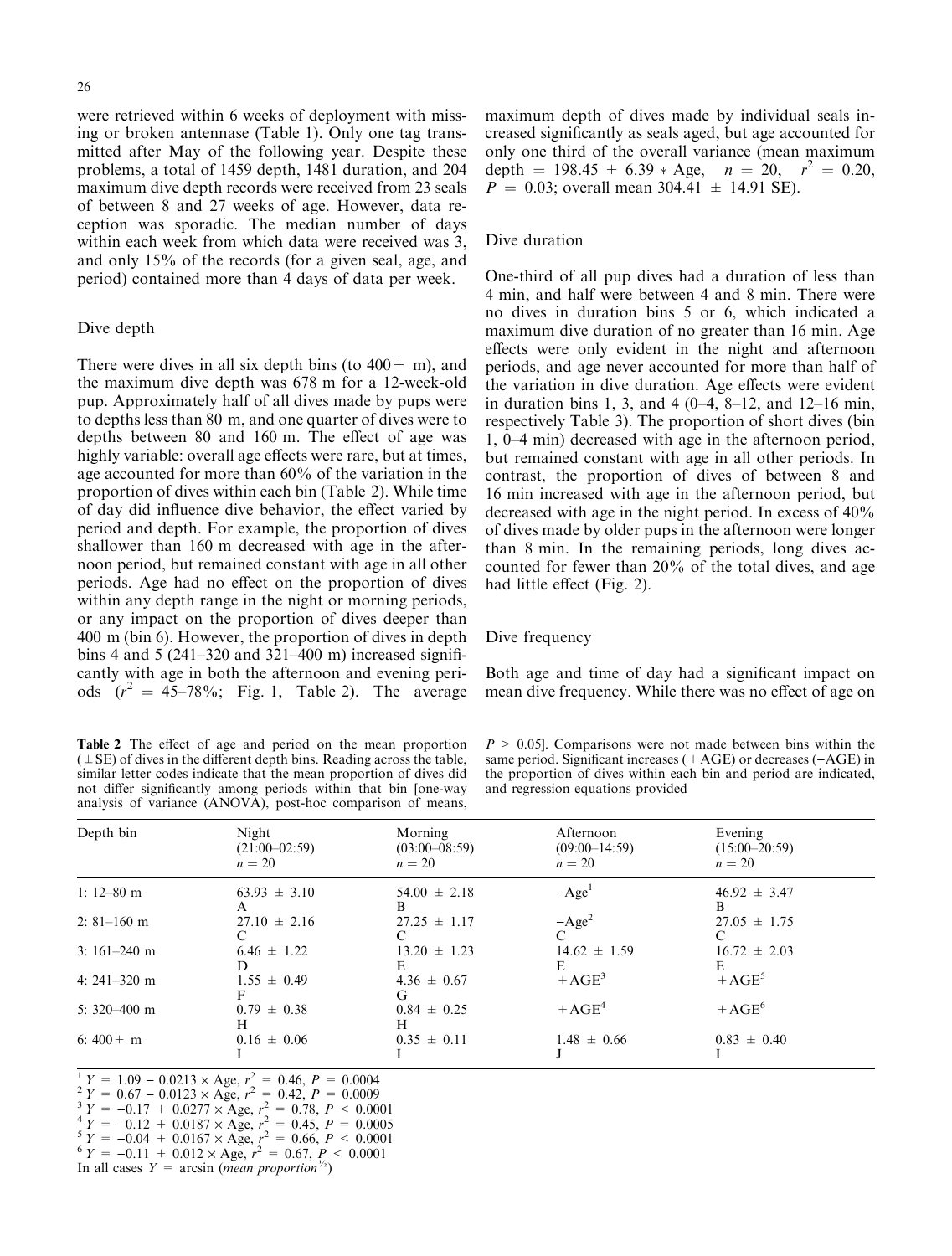Fig. 1 The mean proportion of dives within each of the six depth bins for each of the four periods of the day



Table 3 The effect of age and period on the mean proportion  $(\pm SE)$  of dives in the different duration bins. Reading across the table, similar letter codes indicate that the mean proportion of dives did not differ significantly within the same bin among periods (oneway ANOVA, post-hoc comparison of means,  $P > 0.05$ ). Com-

parisons were not made between bins within the same period. Significant increases  $(+AGE)$  or decreases  $(-AGE)$  in the proportion of dives within each bin and period are indicated, and regression equations provided

| Duration bin   | Night<br>$(21:00-02:59)$<br>$n = 20$ | Morning<br>$(03:00-08:59)$<br>$n = 20$ | Afternoon<br>$(09:00-14:59)$<br>$n = 20$ | Evening<br>$(15:00-20:59)$<br>$n = 20$ |
|----------------|--------------------------------------|----------------------------------------|------------------------------------------|----------------------------------------|
| $1: 0-4$ min   | $48.92 \pm 3.16$<br>A                | $38.79 \pm 2.54$<br>A, B               | $-AGE^2$                                 | $34.08 \pm 2.72$<br>В                  |
| $2:4-8$ min    | $42.99 \pm 2.92$<br>C,D              | $48.80 \pm 3.15$                       | $39.86 \pm 3.26$                         | $53.14 \pm 2.36$                       |
| $3: 8-12$ min  | $-AGE1$                              | $12.02 \pm 1.45$<br>E                  | $+AGE3$                                  | $12.31 \pm 1.18$                       |
| 4: $12-16$ min | $0.49 \pm 0.19$                      | $0.36 \pm 0.10$                        | $+AGE4$                                  | $0.39 \pm 0.14$                        |

 $1 Y = 0.457 - 0.012 \times \text{Age}, r^2 = 0.30, P = 0.006$ <br>  $2 Y = 0.968 - 0.018 \times \text{Age}, r^2 = 0.48, P < 0.000$ 

 $2^2 Y = 0.968 - 0.018 \times \text{Age}, r^2 = 0.48, P < 0.0003$ <br> $3^3 Y = 0.076 + 0.021 \times \text{Age}, r^2 = 0.40, P = 0.0012$ 

<sup>3</sup> Y = 0.076 + 0.021 × Age,  $r^2$  = 0.40, P = 0.0012<br><sup>4</sup> Y = -0.053 + 0.007 × Age,  $r^2$  = 0.21, P = 0.0205

In all cases,  $Y = \arcsin$  (*mean proportion*<sup> $\frac{1}{2}$ </sup>)

the number of dives in the afternoon period, dive frequency (mean no. of dives/period) increased significantly with age in the morning, evening, and night periods (morning dive frequency  $= 16.82 + 1.08*$  age,  $r^2 = 0.44$ ,  $P = 0.0008$ ; evening dive frequency = 3.11 + 1.42\* age,  $r^2 = 0.63$ ,  $P < 0.0001$ ; night dive frequency =  $14.83 + 1.36*$  age,  $r^2 = 0.50$ ,  $P =$ 0.0003). In these three periods, dive frequency increased from an average of 19.5  $\pm$  4.2 (SE) dives/period for 8-week-old seals, to 39.4  $\pm$  2.4 dives/period for 27-weekold seals. In contrast, pups of all ages made an average of 24.8  $\pm$  1.0 dives in the afternoon period (Fig. 3). Overall, dive frequency increased from approximately 91 to 164 dives/day as the pups' age increased.

## Location data

Of the 1071 original locations received, 559 (52.2%) were discarded in the screening process. Of the remaining locations, 54.9% were LC 0 or lower, 41.8% were LC 1, and 2.9% LC 2. Overall, 67.8% of the locations received from tags on ice were of LC 1 or better, but only 30.5% of locations received from tags at sea were of similar quality. The estimated accuracy of these locations is  $11.35 \pm 1.67$  km for LC 0 or lower, and  $5.03 \pm 1.17$  km for LC 1. The accuracy of LC 2 positions was not estimated because of the small number of LC 2 position fixes received (Burns and Castellini, in press).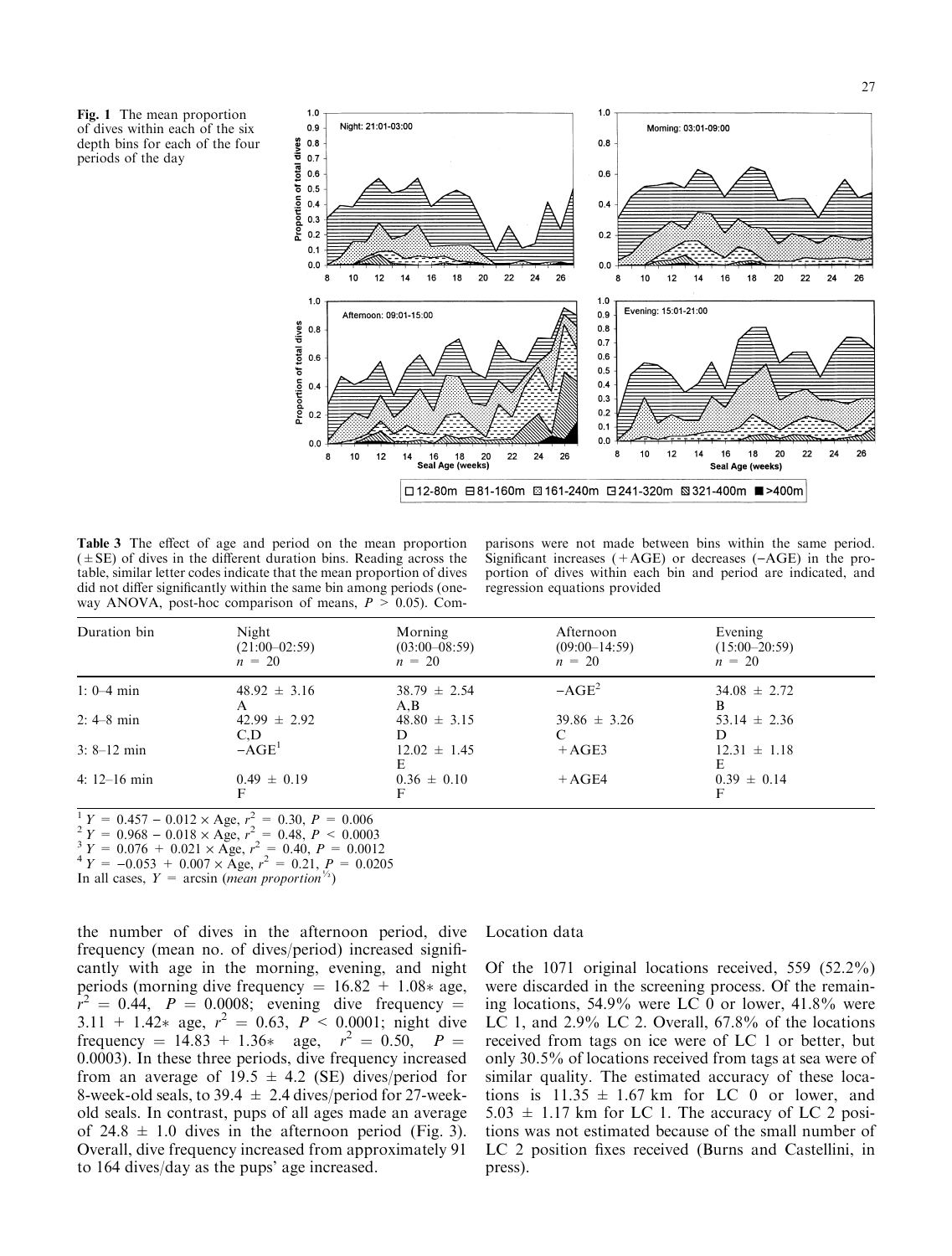





Fig. 3 The mean number of dives in each period of the day for seals between the ages of 8 and 27 weeks. The mean dive frequency increased significantly with age in the morning, evening, and night periods, but did not change with age in the afternoon

The location data received  $(n = 512)$  indicated that the majority of pups stayed within the greater Erebus Bay region during the months of November, December, and January (Fig. 4). Since all 1994 tags had failed by the end of January, all positions calculated for seals in 1994–1995 were within this region. Satellite records exist for ten seals in February (three from 1993, and seven from 1992). Of these seals, four remained in Erebus Bay during February, while the remaining animals began to move out of Erebus Bay and towards the coastline of the Antarctic continent. Four animals traveled northwest up the coast, while two traveled southwest out of Erebus Bay (Fig. 5).

In March of 1993 and 1994, transmissions were received from seven seals, of which only two remained within Erebus Bay for the entire month. All other seals

moved north along the coastline (Fig. 6). Seal 10253 traveled the furthest, and by the end of March had moved over 400 km from Erebus Bay. By the middle of April, three of the seals that had traveled north out of Erebus Bay returned. However, two other seals did not return. Seal 10253 continued to move north along the Antarctic coast and by the end of April was near Cape Adare, over 700 km from Erebus Bay. The other seal (10092) stopped moving north after reaching the Drygalski Ice Tongue, approximately 350 km from Erebus Bay. Transmissions were received from only one animal after the end of May, and this animal (10082) appeared to remain in the north McMurdo Sound region (Fig. 7).

Average rates of travel  $(km/day)$  differed by month, with December having the lowest rate of travel  $(5.2 \pm 0.9 \text{ km/day})$  and March the greatest  $(16.7 \pm 1.0 \text{ km/s})$ 2.9 km/day) (one-way ANOVA,  $F_{5,70} = 4.19$ ,  $P =$ 0.0024, Tukey post-hoc comparison of means,  $P \le 0.05$ ; Table 4). All movement rates were based on the average daily positions and do not necessarily indicate that the seals were moving in a directed fashion. When compared by region, movement rates within Erebus Bay were significantly lower than those outside the region (one-way ANOVA,  $F_{4,70} = 7.28$ ,  $P = 0.001$ , Tukey post-hoc comparison of means,  $P < 0.05$ ; Table 4). There were some differences in the diving behavior of pups in the different regions of the Ross Sea (one-way ANOVA), but not all regions were different from each other ( $P < 0.05$  post-hoc comparison of means). Seals in Erebus Bay made the most short and shallow dives, while mid-depth and duration dives predominated in the McMurdo Sound regions. Diving behavior in the Ross Sea and along the Antarctic coast were similar (Table 5).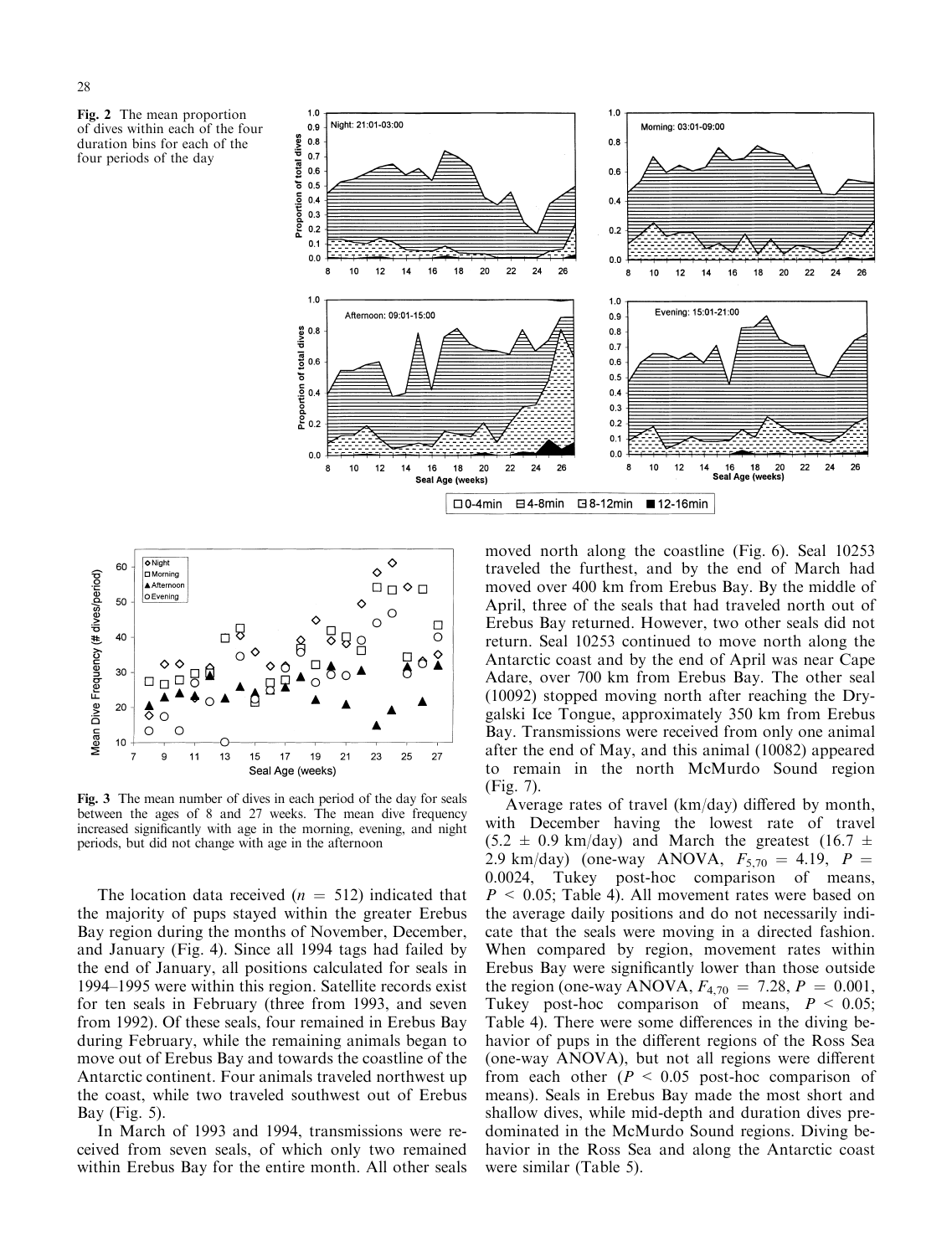Fig. 4 Average daily locations in November, December, and January for pups tagged in 1992, 1993, and 1994. The letters, numbers and symbols in the key stand for individual seal pups, which are referenced by their ID numbers



## **Discussion**

## Diving behavior

While studies on very young pups have indicated that age accounts for between one-half and three-quarters of the variation in dive behavior throughout the day (Burns and Testa 1997), the effect of age on the diving ability of Weddell seals between the ages of 2 and 7 months was far less predominant. In fact, age effects were only evident for changes in the proportion of deep and long dives in the afternoon and evening periods, and in mean dive frequency during all but the afternoon period. The absence of positive age effects on dives shorter than 8 min and shallower than 160 m was not unexpected given that these dives are well within the diving capability of newly weaned Weddell seal pups (Burns and Castellini 1996, Burns and Testa 1997). It was surprising, however, that strong correlations between age and deeper and longer dives were absent in all but the afternoon period.

While it is likely that the size of the bins (4 min, 80 m) obscured some shifts in mean dive depth and duration

because bin ranges were large relative to the expected changes in mean parameters, bin midpoints are unbiased estimators of mean dive parameters for pups of up to 13 weeks of age (Burns and Castellini, in press). This suggests that for the younger pups in this study, bin ranges were not obscuring behavioral changes, and the general absence of age effects was not an artifact of the sampling regime. It appears that while changes in young pup dive ability are driven by the maturation of physiological control mechanisms (Burns and Castellini 1996), slower changes in mass and body condition in post-weaned pups drive the more gradual increases in the dive ability seen here (Rea 1995; Burns 1997). Similar shifts in the importance of age and mass has also been seen in the diving patterns of juvenile northern elephant seals and Galapagos fur seals (Thorson and Le Boeuf 1994; Le Boeuf et al. 1996; Horning and Trillmich 1997). Unfortunately, because animals were not weighed after tag deployment, it is not possible in this study to tease apart the effects of age and mass.

In contrast to dive depth and duration, mean dive frequency was generally positively correlated with age. Combined dive depth and duration data suggest that Weddell seal pups were attempting to maximize dive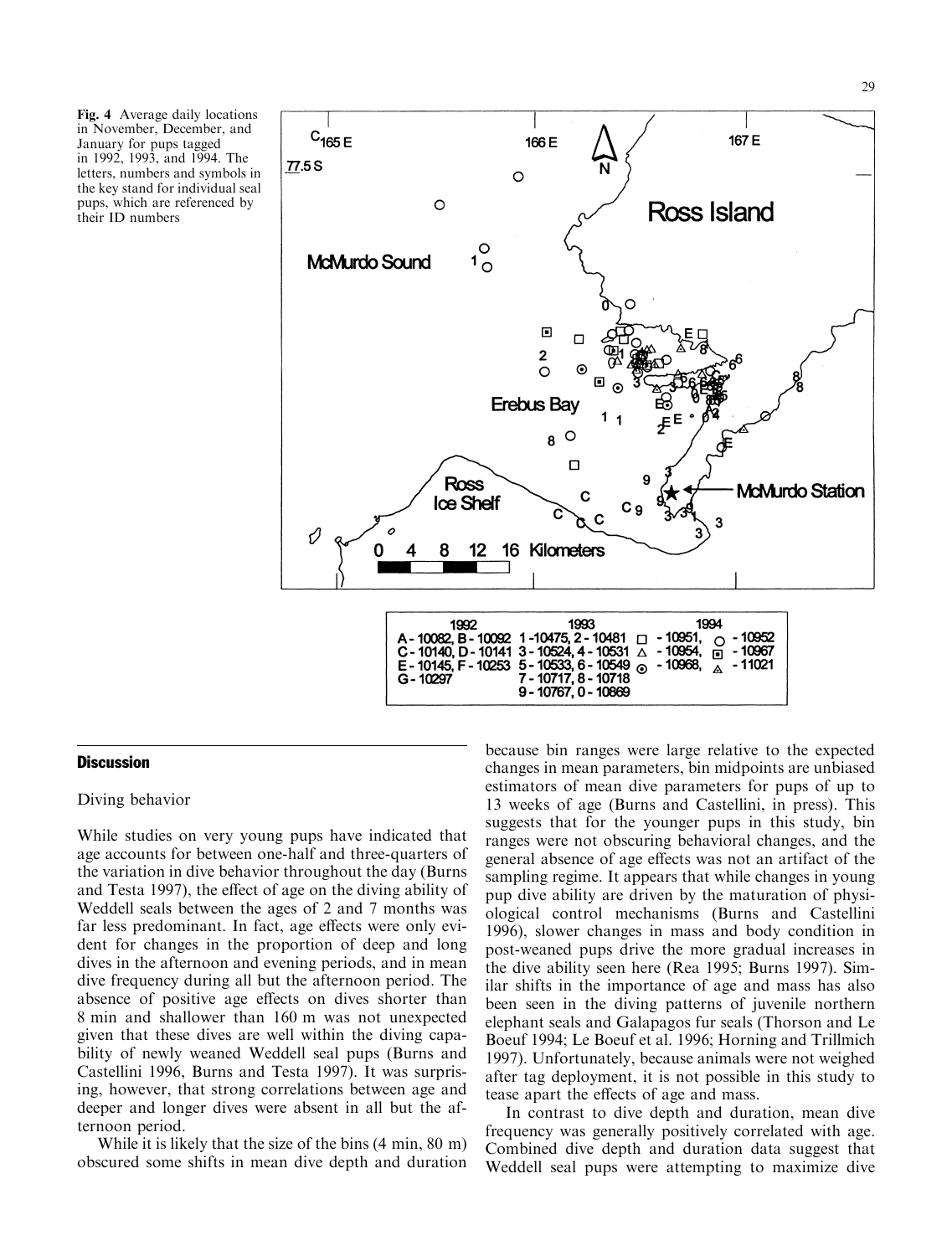Fig. 5 Average daily locations in February for pups tagged in 1992 and 1993. The five regions within the Ross Sea used for grouping animal locations, dive behavior and movement rates are also shown. The letters and numbers indicate individual seal pups originally tagged in 1992 & 1993, as in Fig 4



time, but that the manner in which this was done changed with age and time of day. In those periods where dive frequency increased with age, the mean proportion of dives in each depth and duration bin remained fairly constant, whereas in the afternoon period dive frequency remained constant but the proportion of deep and long dives increased with age. In combination, as animals aged, they made more dives, and made proportionally more deep and long dives. That seals did not increase their dive frequency in the afternoon as the dive depth and duration increased suggests that dive frequency may be constrained by limits on the total time Weddell seal pups can spend diving. That dive frequency did not decrease as dive depth and duration increased in the afternoon further suggests that this limitation was due to physiological or behavioral factors rather than a

close coupling between dive frequency, depth, and duration, as has been seen in other diving vertebrates.

The absence of a strong correlation between dive frequency and duration is likely to be a result of the fact that seals did not spend all of their time diving. The average amount of time pups spent below 12 m never exceeded three out of six available hours, and in the afternoon period, when the proportion of long dives increased, the total time underwater averaged less than 2.5 h per period (Burns 1997). These estimates of time spent underwater are necessarily rough, and do not include the time seals spent in the water near the surface. Nevertheless, they do suggest that the deep and long dives made by pups are physiologically more expensive than shorter dives, and that as the proportion of these dives increases, the time animals must spend at the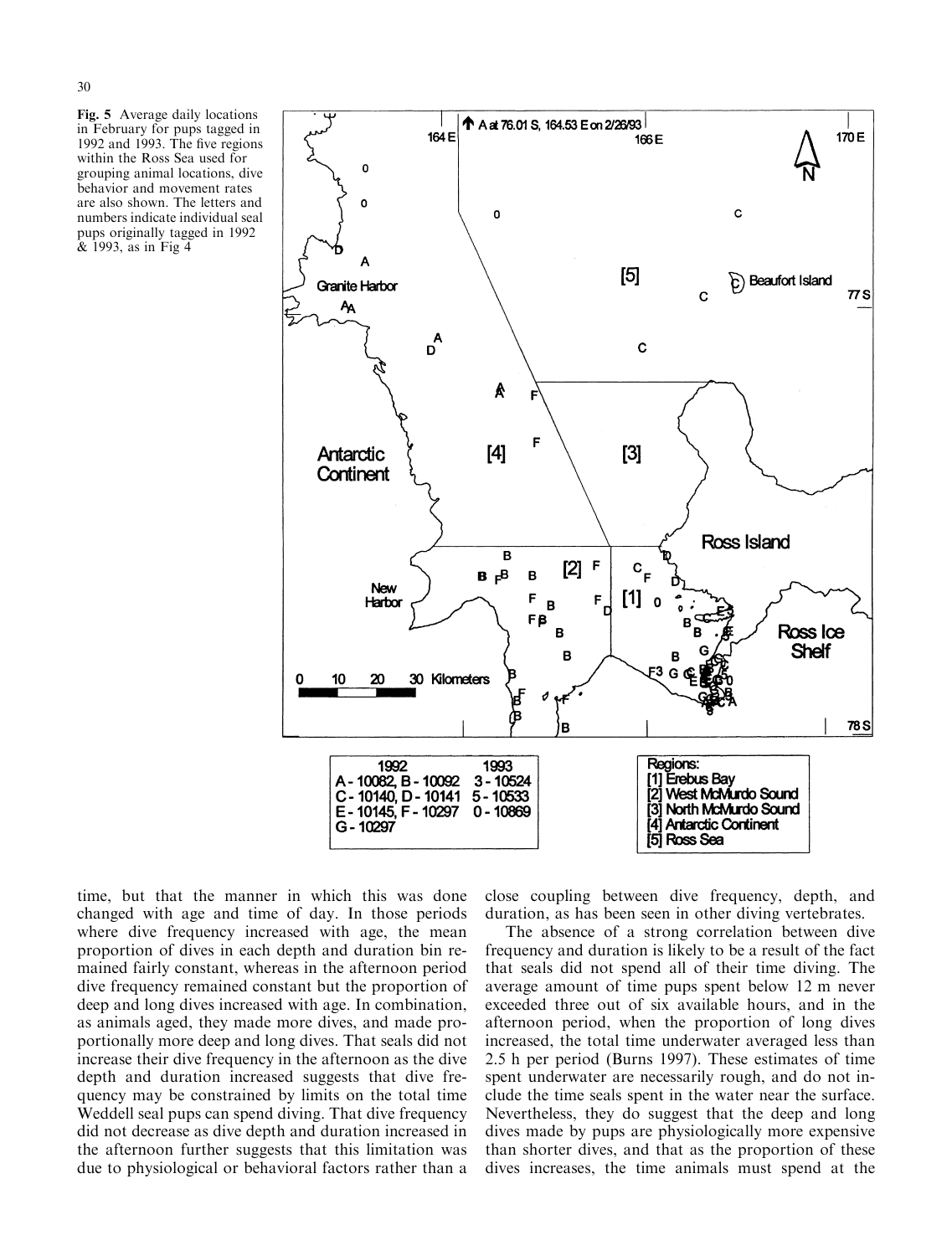Fig. 6 Average daily locations in March for pups tagged in 1992 and 1993. Individual seals are keyed as in figs 4 and 5



surface in recovery increases. Given that the aerobic dive limit (as determined from post-dive lactate samples) of 6 week-old Weddell seal pups is approximately 6 min, and that of yearlings is between 10 and 14 min, it is likely that the long and deep dives made by pups during the afternoon period include anaerobic dives that require increased surface recovery periods (Kooyman et al. 1980, 1983, Burns and Castellini 1996). As such recovery periods would effectively reduce the total time spent underwater, and presumably the time available for foraging, pups may be adjusting the frequency, depth and duration of dives in response to both their physiological limitations and their need to make deep and long dives in order to obtain prey. Such tradeoffs between dive frequency, depth, and duration have been frequently hypothesized but less often observed in the field (Fedak et al. 1988; Ydenberg and Clark 1989; Houston and Carbone 1992; Fedak and Thompson 1993).

The effect of time of day, and the shift in the importance of deep and long afternoon dives, resembles the pattern seen in adult female Weddell seals and other Antarctic divers that forage on vertically migrating

species (Croxall et al. 1985; Bengtson and Stewart 1992; Boyd and Croxall 1992; Castellini et al. 1992; Wilson et al. 1993; Testa 1994). This suggests that foraging Weddell seal pups may make deep and long dives in the afternoon in order to obtain prey, but are able to concentrate their efforts in shallower waters during the rest of the day. However, directly relating dive behavior to prey abundance or light levels during the different periods is complicated by the extreme changes in daylight patterns that occur in the region, and the absence of information on the ecology and distribution of Weddell seal prey items under fast ice and within the Ross Sea. In McMurdo Sound, light levels are relatively high and constant until the end of February, and relatively low and constant from late April through to the end of this study (first sunset 23 February, last sunrise 23 April, Kooyman 1975; Castellini et al. 1992). The changes in ambient light level suggest that vertically migrating prey are found closer to the surface during autumn and winter afternoons, when light levels are much lower than during the summer months. However, two findings indicate that diel variation in light levels did not solely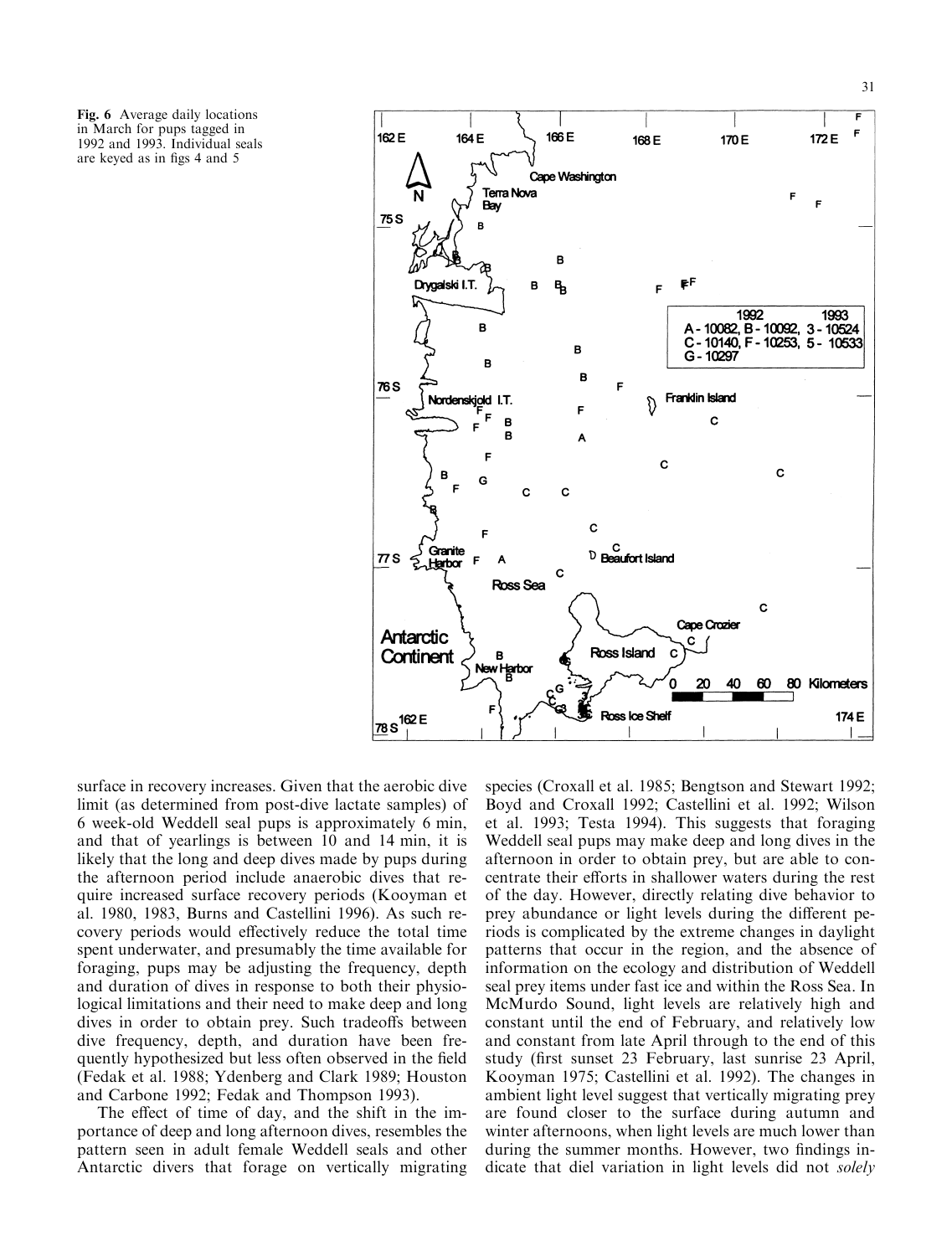![](_page_9_Figure_1.jpeg)

in 1992. Seals are keyed as in Figs 4-6

**Table 4** Average movement rates (km/day  $\pm$  SE) calculated for seals in different months and in different regions of the Ross Sea. NSD (not significantly different) indicates that fewer than four

determine dive behavior: first, mean dive depth continued to increase during the afternoon period, even once the sun had ceased to rise; and second, dive depths did not become shallower as the season progressed, as should have been the case were dives and prey strictly tracking ambient light levels.

It may be that Weddell seal prey items do not make extensive vertical migrations when under the fast and pack ice of McMurdo Sound, especially when light levels are low. While studies of the major prey groups have indicated that most of the prey selected by Weddells occur midwater, are separated in size by depth, or make diurnal vertical migrations, this work has been exclusively carried out during the summer in ice-free antarctic waters around the Antarctic Penninsula. No data on prey movements or distribution are available from McMurdo Sound or from any season other than mid summer (Hubold 1984; Eastman 1985; Kellermann 1986; Ekau 1990; Rodhouse 1990; White and Piatkowski 1993). In McMurdo Sound, the principal prey for adults throughout the year appears to be the antarctic silver fish (Pleuragramma antarcticum Boulanger), a small  $(< 15$  cm) fish that is most often found between the depths of 100 and 350 m (Dearborn 1965; Hubold 1984; Eastman 1985; Green and Burton 1987; Castellini et al. 1992; White and Piatkowski 1993; Burns et al. 1998). Foraging adults and yearlings concentrate their dives in this depth range throughout the day and year. Diel variation in dive depth and duration, while evident in some adult dive records from the autumn months, was largely absent from most adult and yearling summer and winter dive records (Castellini et al. 1992; Testa 1994; Burns and Testa 1997; Burns et al. 1997). Since approximately one-third of the dives made by pups in this study fell between 80 and 320 m, and scats collected within Erebus Bay contained predominantly fish bones and small squid beaks, it is likely that newly weaned Fig. 7 Average daily locations in April and May for pups tagged<br>Weddell seal pups are also forage on *Pleuragramma* and<br>Henry Scale are known as in Fig. 4.6

seals were located in that region during the month. Sample sizes are the number of individual seals located within all regions for the given month. (W. west, N. north)

| Month                  | Erebus<br>Bay   | W. McMurdo<br>Sound | N. McMurdo<br>Sound | Antarctic<br>Coast | Central<br>Ross Sea | Overall          |
|------------------------|-----------------|---------------------|---------------------|--------------------|---------------------|------------------|
| December<br>$(n = 13)$ | $6.0 \pm 0.6$   |                     |                     |                    |                     | $5.2 \pm 0.9$    |
| January<br>$(n = 9)$   | $5.7 \pm 0.8$   |                     |                     |                    |                     | $5.3 \pm 1.2$    |
| February<br>$(n = 19)$ | $5.0 \pm 0.8$   | <b>NSD</b>          | <b>NSD</b>          | $17.8 \pm 5.2$     | <b>NSD</b>          | $10.5 \pm 2.1**$ |
| March<br>$(n = 16)$    | $5.8 \pm 2.0$   | <b>NSD</b>          | $23.8 \pm 12.2$     | $18.6 \pm 3.1$     | $22.1 \pm 2.4$      | $16.7 \pm 2.9**$ |
| April<br>$(n = 9)$     | <b>NSD</b>      | <b>NSD</b>          | <b>NSD</b>          | $9.2 \pm 4.0$      | $14.2 \pm 4.9$      | $11.6 \pm 2.1**$ |
| May<br>$(n = 5)$       |                 |                     | <b>NSD</b>          | <b>NSD</b>         | <b>NSD</b>          | $5.9 \pm 2.3$    |
| Overall                | $5.3 \pm 0.6^*$ | $13.2 \pm 0.9$      | $15.6 \pm 5.5$      | $15.4 \pm 2.4$     | $14.8 \pm 2.8$      | $10.1 \pm 1.1$   |

\* Movement rate in Erebus Bay significantly less than that in all other regions (all months grouped)  $P < 0.05$ 

\*\* Movement rates significantly elevated over remaining months (all regions combined),  $P < 0.05$ 

Tukey (HSD) post-hoc comparison of means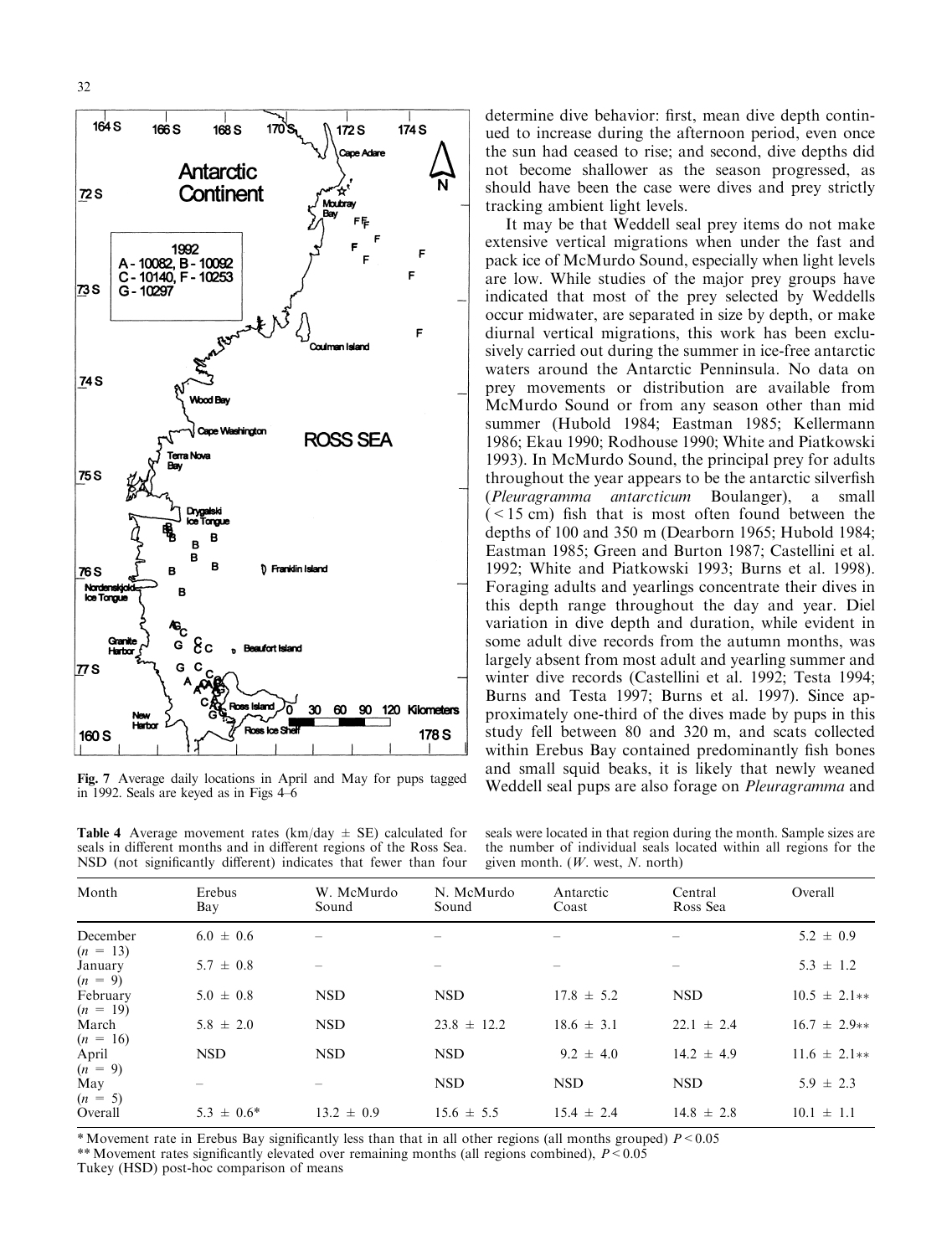**Table 5** The mean  $(\pm SE)$  proportion of dives in each bin for all seals diving in each region. Significant differences among the regions in the proportion of dives within each bin are indicated by a  $\uparrow$ for regions with higher than average proportion of dives within that

bin, and a  $\downarrow$  for regions with a significantly lower than average proportion (one-way ANOVA, Tukey post-hoc comparison of means,  $P < 0.05$ ). Sample sizes are the number of records within each region, with each record a separate seal and week age

|                        | Erebus Bay              | W. McMurdo<br>Sound | N. McMurdo<br>Sound                            | Antarctic<br>Coast | Central<br>Ross Sea |
|------------------------|-------------------------|---------------------|------------------------------------------------|--------------------|---------------------|
| $n =$                  | 102                     | 6                   | 11                                             | 20                 | 28                  |
| Bin <sub>1</sub>       |                         |                     |                                                |                    |                     |
| $12 - 80$ m            | $58.7 \pm 2.3$          | $34.6 \pm 11.6$     | $35.4 \pm 8.8$                                 | $42.2 \pm 5.3$     | $47.8 \pm 4.1$      |
| $1-4$ min              | $41.8 \pm 1.8$          | $25.9 \pm 7.6$      | $33.3 \pm 8.5$                                 | $27.9 \pm 5.4$     | $41.1 \pm 4.5$      |
| $\operatorname{Bin} 2$ |                         |                     |                                                |                    |                     |
| $81 - 160$ m           | $25.8 \pm 0.8$          | $36.9 \pm 3.6$      | $27.6 \pm 3.7$                                 | $31.6 \pm 2.1$     | $26.4 \pm 1.6$      |
| $4-8$ min              | $46.3 \pm 1.0$          | $67.4 \pm 3.7$      | $48.33 \pm 5.4$                                | $60.9 \pm 2.5$     | $46.4 \pm 2.1$      |
| $\operatorname{Bin} 3$ |                         |                     |                                                |                    |                     |
| $161 - 240$ m          | $10.9 \pm 1.1 \sqrt{ }$ | $23.5 \pm 5.9$      | $16.7 \pm 3.8$                                 | $17.0 \pm 3.2$     | $14.8 \pm 2.0$      |
| $8-12$ min             | $10.9 \pm 1.0$          | $6.9 \pm 3.5$       | $1439 \pm 5.5$                                 | $12.4 \pm 2.7$     | $14.9 \pm 2.0$      |
| $\operatorname{Bin} 4$ |                         |                     |                                                |                    |                     |
| $241 - 320$ m          | $3.7 \pm 0.6 \sqrt{ }$  | $8.7 \pm 4.4$       | $10.7 \pm 3.3$                                 | $5.8 \pm 1.2$      | $9.5 \pm 1.8$       |
| $12-16$ min            | $0.5 \pm 0.1$           |                     | $0.6 \pm 0.6$                                  | $1.4 \pm 0.8$      | $0.6 \pm 0.2$       |
| $\operatorname{Bin} 5$ |                         |                     |                                                |                    |                     |
| $321 - 400$ min        | $1.3 \pm 0.4$           | $0.6 \pm 0.5$       | $4.9 \pm 2.7$                                  | $2.4 \pm 1.1$      | $3.0 \pm 1.0$       |
| $16 - 20$ min          |                         |                     |                                                |                    |                     |
| Bin 6                  |                         |                     |                                                |                    |                     |
| $400 + m$              | $0.2 \pm 0.1$           |                     | $1.6 \pm 1.2$ <sup><math>\uparrow</math></sup> | $0.8 \pm 0.5$      | $0.5 \pm 0.3$       |
| $20+$ min              |                         |                     |                                                |                    |                     |

Depth Bin 1  $F_{4,168} = 5.52$ ; Bin 2  $F = 1.25$ ; Bin 3  $F = 3.02$ ; Bin 4  $F = 5.69$ ; Bin 5  $F = 2.01$ ; Bin 6  $F = 2.40$ 

Duration Bin 1  $F_{4,1266} = 2.70$ ; Bin 2  $F = 2.81$ ; Bin 3  $F = 1.13$ ; Bin 4  $F = 1.37$ 

other midwater prey items (Kooyman 1968; Thomas and DeMaster 1983; Burns et al. 1998). Thus, while both the diet and dive information suggest that Weddell seal adults, juveniles, and pups forage on similar prey, and that the prey species show some degree of vertical migration throughout the year, there is little direct evidence for either conclusion.

# Movement patterns

In addition to information on dive patterns, the SLTDRs provided a large amount of data on the movement patterns of pups from the late summer through to the early winter. Like adults, all pups remained associated with the fast ice of Erebus Bay during the months of November, December and January (Stirling 1969; Testa 1994). However, soon after weaning, pups began to move away from their natal colony, and by February many of the pups had left Erebus Bay and moved into McMurdo Sound. While pup movements away from Erebus Bay were similar to those observed in SLTDR-tagged adult females, pups tended to leave Erebus Bay earlier, to remain closer to the Antarctic coastline, and to utilize the pack-ice habitat less than the adults (Testa 1994). The early movement of pups from Erebus Bay may indicate an attempt by pups to improve foraging success by avoiding the regions of low prey abundance that surround the breeding and molting areas where adults congregate (Testa et al. 1985; Castellini et al. 1992).

The apparent reliance of pups on coastal fast ice during the migration from Erebus Bay may serve two

purposes: young seals would be able to continue foraging within shallower coastal areas while at the same time use the fast ice as a refuge against killer whale predation (Smith 1965). Interestingly, those pups that returned to McMurdo Sound did so after the killer whales and most adult Weddell seals had left the area (Mikhalev et al. 1981, Testa 1994). However, some pups used a habitat similar to that selected by the adults. Two pups were found primarily within the pack ice habitat of the open Ross Sea, while three pups remained within Erebus Bay until March/April, as did many adult females (Testa 1994). Therefore, from this study we were unable to determine if the absence of juveniles from within Erebus Bay during the breeding season was a result of competitive exclusion during periods of high population density, or an indication that juvenile Weddell seals favored a different habitat than adults, as has been shown in studies of young elephant seals and harbor seals (Brown and Mate 1983, Thompson 1989, Hastings 1996, Le Boeuf et al. 1996, Stewart 1997).

While not all pups traveled away from Erebus Bay, at least one pup moved more than 700 km to the north, and several pups moved past the small Weddell seal colonies at the Nordenskjold Glacier, Terra Nova Bay, Wood Bay, and Coulman Island (roughly 180, 330, 410, and 500 km from Erebus Bay, respectively). At this time (1998), none of the pups that ``permanently'' left Erebus Bay have been resighted. However, sighting probabilities are low for Weddell seals of younger than 6 years, and we do not know if these pups have died, been recruited into other colonies, or just not yet returned to McMurdo Sound (Testa 1987, Hastings 1996). While recruitment into other colonies can not be confirmed, the long dis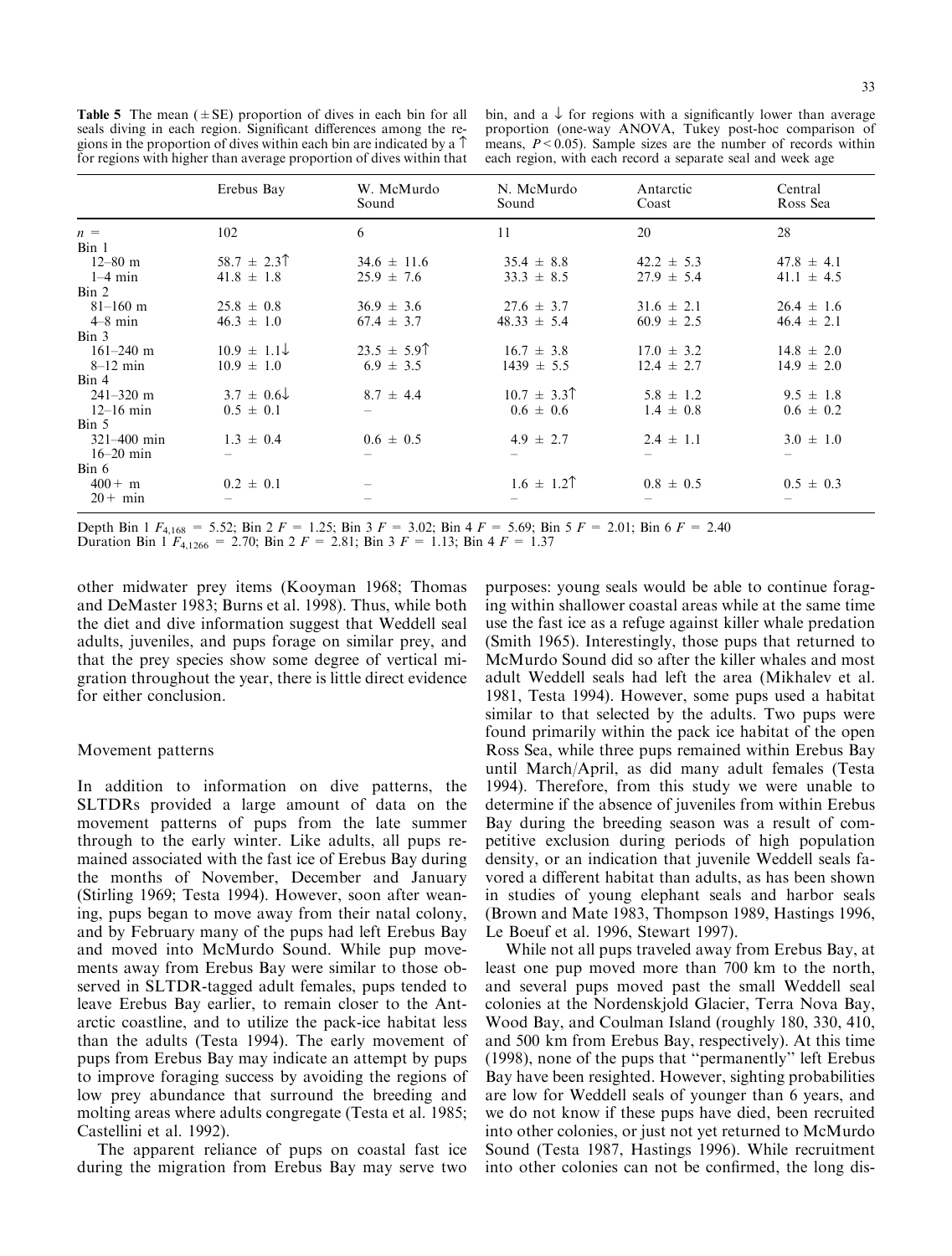tances moved by pups does indicate the potential for gene flow among all colonies along the western coast of the Ross Sea (Stirling 1969; Testa et al. 1985).

In addition to tracking migration patterns, it was also possible to examine dive behavior and average daily movement rates within different regions of the Ross Sea. Overall, the dive behavior in the five regions was remarkably similar, as was the case for adult Weddell seals throughout the winter (Testa 1994). This supports the idea that pups throughout the Ross Sea were foraging on similar prey items, or at least in similar habitats. The similarity of diet among age classes and areas probably reflects the uniformity of the prey base in McMurdo Sound, where Pleuragramma makes up more than 90% of the fish biomass (Eastman 1985; Everson 1985). However, the similarity in diving behavior may also be a result of the relatively similar physiological constraints faced by all pups within the study. This is supported by the fact that the few observed differences in diving behavior among regions could generally be attributed to seal age, and were not clearly related to variations in bottom depth or sea-ice conditions. While the shallow inner Erebus Bay region, where young pups were concentrated in December and January, had the highest proportion of shallow and short dives, this probably reflected its use as a natal area, rather than its bathymetry. With the exception of the deeper Ross Sea, the maximum sea-floor depth of all regions is similar and deeper than almost all dives made by the pups, and there was no evidence that pups occasionally shifted to benthic feeding, as has been observed for adult females during the midwinter months (Testa 1994).

Differences in seal movement rates between areas were helpful in understanding overall travel patterns. As expected from the sedentary nature of young pups during the summer, Erebus Bay had the lowest movement rates of all the regions. The February and March outmigration of seals from their natal area is reflected in the higher movement rates outside of Erebus Bay during these months. The low movement rates in late April and May appear to indicate that pups were once again remaining in fairly localized areas, but because all tags stopped working by the end of May, it was impossible to determine if this was a temporary behavioral change, or represented recruitment into other colonies.

Clearly, the SLTDRs used in this study provided a significant amount of data on the diving behavior and movement patterns of Weddell seal pups that would have been impossible to collect otherwise. However, the SLTDRs did not work as well as expected: the transmission frequency was low, and both the proportion of improbable location fixes and the tag failure rate was high. While the cause of the failures during the 1992 season could not be determined, the high tag failure rates in 1993 and 1994 were due almost exclusively to antenna breakage. At this point, we have no definitive explanation for the high antenna failure rate.

Despite problems with the tags, the data collected formed the basis for the two main conclusions of this study: that the diving behavior of weaned Weddell seal pups was not strongly correlated with animal age, and that young Weddell seal pups were capable of long distance movements similar to those made by adults. Overall, post-weaning increases in dive capacity appeared to be gradual, and were probably a result of the slow increase in mass that accompanied age, rather than any dramatic change in the physiological processes related to diving. Despite the diving limitations imposed by age and size, the results of this study suggest that Weddell seal pups older than 2 months could dive deep enough to compete in the same areas and for the same prey items as adults. However, the pups may not have been able to remain at these depths for long enough to make such dives energetically efficient. Indeed, the routes selected by dispersing pups suggest that they concentrate their foraging activities in shallower areas than do the larger, more capable, adults.

Acknowledgements This work was funded by grant DPP-9119885 from the National Science Foundation (USA) to J.W. Testa and M.A. Castellini. Logistical support was provided through the Division of Polar Programs at NSF, by Antarctic Support Associates, and the US Navy and Coast Guard. Additional financial support was provided by a University of Alaska Fairbanks Chancellor's fellowship to J.M. Burns. The research was carried out under permit no. 801 of the Marine Mammal Protection Act. "The Principles of Laboratory Animal Care'' (NIH publication No. 85- 23, revised 1985) were followed, and experimental protocols were approved by the UAF Institutional Animal Care and Use Committee. The following friends and colleagues gave help in the field and support in the laboratory: A. Ajmi, C. Burns, J. Castellini, B. Fadely, J. Fadely, E. Follmann, T. Gelatt, K. Hastings, R. Jensen, S. Lewis, P. Quang, L. Rea, B. Scotton, T. Zenteno-Savin, K. Wynne, and Wildlife Computers. In addition, profuse thanks go to Lloyd Lowry and Robert DeLong from the Alaska Department of Fish and Game for helping (J.M. Burns) to screen the location data, digitize the maps, and introducing me to ArcInfo and Arc-View. Without their help the data analysis would have been much more difficult.

#### References

- Bengtson JL, Stewart BS (1992) Diving and haulout behavior of crabeater seals in the Weddell Sea, Antarctica, during March 1986. Polar Biol 12:635–644
- Boyd IL, Croxall JP (1992) Diving behavior of lactating Antarctic fur seals. Can J Zool 70:919-928
- Brown IRF, Mate BR (1983) Abundance, movements, and feeding habits of harbor seals (Phoca vitulina) at Netarts and Tillamook Bays, Oregon. Fish Bull 81:291-301
- Burns JM (1997) The development of diving behavior and physiology in juvenile Weddell Seals (Leptonychotes weddellii) in McMurdo Sound, Antarctica. Ph.D. Thesis. University of Alaska Fairbanks
- Burns JM, Castellini MA (1996) Physiological and behavioral determinants of the aerobic dive limit in Weddell seal (Leptonychotes weddellii) pups. J Comp Physiol B 166:473-483
- Burns JM, Castellini MA (in press) Dive data from satellite tags and time depth recorders: a comparison in Weddell seal pups. Mar Mammal Biol
- Burns JM, Testa JW (1997) Developmental changes and diurnal and seasonal influences on the niving behavior of Weddell seal (Leptonychotes weddellii) Pups. In: Battaglia B, Valencia J, Walton DWH (eds) Antarctic communities. Cambridge University Press, Cambridge, UK pp 328-334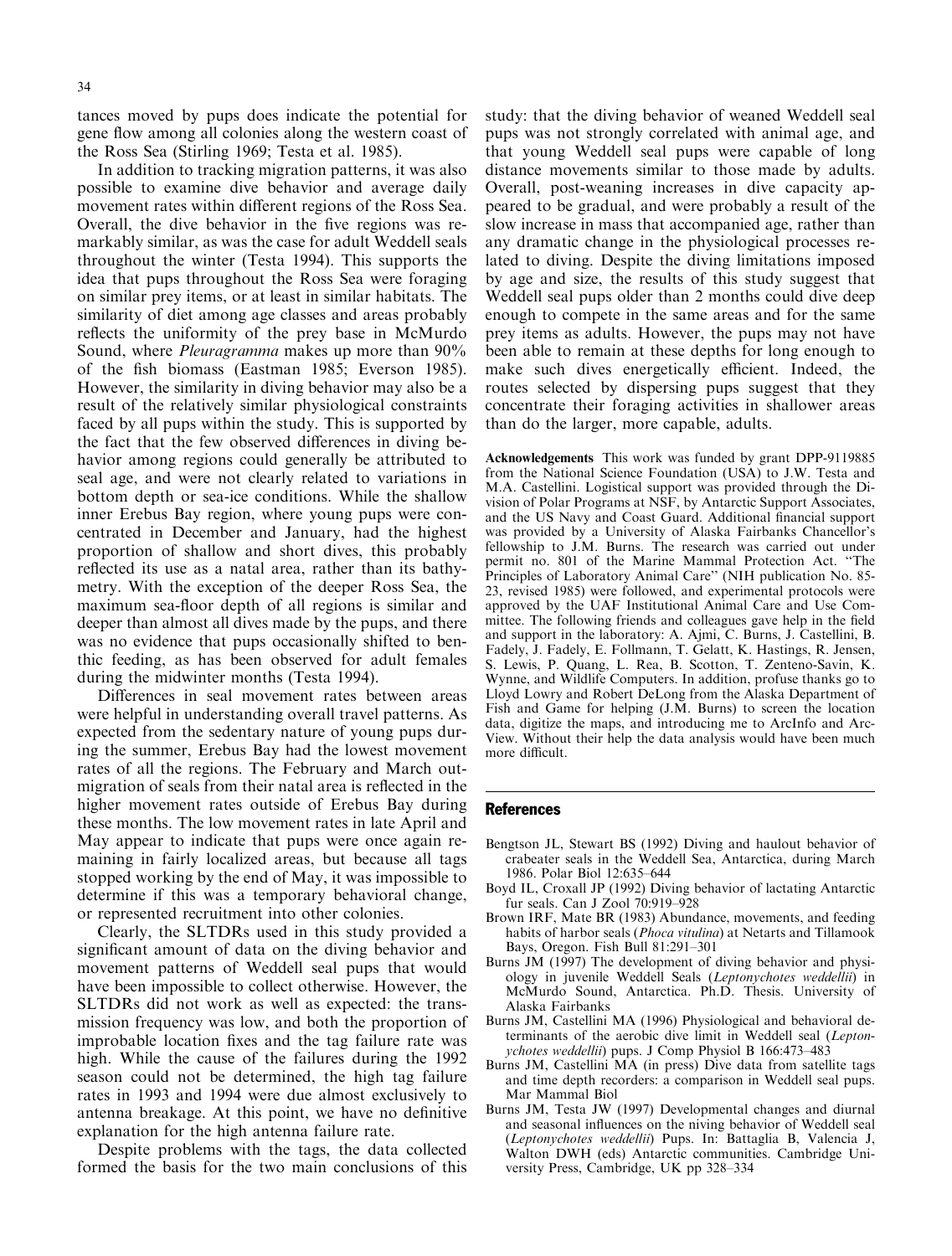- Burns JM, Schreer JF, Castellini MA (1997) Physiological effects on individual dive patterns and foraging strategies in yearling Weddell seals (Leptonychotes weddellii). Can J Zool 75:1796-1810
- Burns JM, Trumble SJ, Castellini MA, Testa JW (1998) The diet of Weddell seals in McMurdo Sound, Antarctica as determined from scat collections and stable isotope analysis. Polar Biol 19:272±282
- Castellini MA, Davis RW, Kooyman GL (1992) Annual cycles of diving behavior and ecology of the Weddell seal. Bull Scripps Inst Ocean  $28:1-54$
- Costa DP (1993) The secret life of marine mammals. Oceanography 6:120±128
- Croxall JP, Everson I, Kooyman GL, Ricketts C, Davis RW (1985) Fur seal diving behavior in relation to vertical distribution of krill. J Animal Ecol 54:1-8
- Dearborn JH (1965) Food of Weddell seals at McMurdo Sound, Antarctica. J Mammal 46:37-43
- Eastman JT (1985) Pleuragramma antarcticum (Pisces, Nototheniidae) as food for other fishes in McMurdo Sound, Antarctica. Polar Biol 4:155-160
- Eberhardt LL, Siniff DB (1977) Population dynamics and marine mammal management policies. J Fish Res Board Can 34:183–190
- Ekau W (1990) Demersal fish fauna of the Weddell Sea, Antarctica. Antarc Sci 2:129-137
- Elsner R, Hammond DM, Denison DM, Wyburn R (1977) Temperature regulation in the newborn Weddell seal Leptonychotes weddellii. In: Llano GA (ed) Adaptations within Antarctic ecosystems. Smithsonian Institute, Washington, DC pp  $531-540$
- Everson I (1985) Fish biology. In: Laws RM (ed) Antarctic ecology. Academic Press, London, UK pp 491-532
- Fancy SG, Pank LF, Douglas DC, Curby CH, Garner GW, Amstrup SC, Regelin WL (1988) Satellite telemetry: a new tool for wildlife research and management. US Fish and Wildlife Resource Publication no. 172. US Department of the Interior, Washington, DC
- Fedak MA, Thompson D (1993) Behavioral and physiological options in diving seals. Symp Zool Soc Lond 66:333±348
- Fedak M, Pullen MR, Kanwisher J (1988) Circulatory responses of seals to periodic breathing: heart rate and breathing during exercise and diving in the laboratory and open sea. Can J Zool  $66:53-60$
- Frost K, Lowry LF (1994) Habitat use, behavior, and monitoring of harbor seals in Prince William Sound, Alaska. Exxon Valdez Oil Spill Restoration Science Study, Report no. 93064. Alaska Department of Fish and Game, Fairbanks
- Frost K, Lowry LF, Ver Hoef J (1995) Habitat use, behavior, and monitoring of harbor seals in Prince William Sound, Alaska. Exxon Valdez Oil Spill Restoration Science Study, Report no. 94064. Alaska Department of Fish and Game, Fairbanks
- Gentry RL, Kooyman GL (1986) (eds) Fur seals: maternal strategies on land and at sea. Princeton University Press, Princeton, NJ
- Green K, Burton HR (1987) Seasonal and geographical variation in the food of Weddell seals, Leptonychotes weddellii, in Antarctica. Aust Wildl Res 14:475-489
- Harris RB, Fancy SG, Douglas DC, Garner GW, Amstrup SC, McCabe TR, Pank LF(1990) Tracking wildlife by satellite: current systems and performance. U.S. Fish and Wildlife Service Report no. 30. U.S. Department of the Interior, Washington, DC
- Hastings KK (1996) Juvenile survival and maternal strategies of Weddell seals in McMurdo Sound, Antarctica. M.S. Thesis. University of Alaska, Fairbanks
- Hill RD (1993) Microprocessor-controlled satellite-linked timedepth recorder type  $3 -$  standard histograms and status messages. Wildlife Computers, Woodinville, WA
- Hindell MA, Slip DJ, Burton HR (1991) The diving behavior of adult male and female southern elephant seals, Mirounga leonina (Pinnipedia: Phocidae). Aust J Zool 39:595-619
- Horning M, Trillmich F (1997) Ontogeny of diving behavior in the Galapagos fur seal. Behav  $134:1211-1257$
- Houston AL, Carbone C (1992) The optimal allocation of time during the diving cycle. Behav Ecol  $3:255-265$
- Hubold G (1984) Spatial distribution of Pleuragramma antarcticum (Pisces: Nototheniidae) near the Filchner- and Larsen ice shelves (Weddell sea/Antarctica). Polar Biol 3:231-236
- Keating KA (1994) An alternative index of satellite telemetry location error. J Wildl Manage 58:414-421
- Kellermann A (1986) Geographical distribution and abundance of postlarval and juvenile Pleuragramma antarcticum (Pisces, Notothenioidei) off the Antarctic Peninsula. Polar Biol 6:111-119
- Kooyman GL (1968) An analysis of some behavioral and physiological characteristics related to diving in the Weddell seal. Antarct Res Ser 11:227-261
- Kooyman GL (1975) A comparison between day and night diving in the Weddell seal. J Mammal 56:563-574
- Kooyman GL, Wahrenbrock EA, Castellini MA, Davis RW, Sinnett EE (1980) Aerobic and anaerobic metabolism during voluntary diving in Weddell seals: evidence of preferred pathways from blood chemistry and behavior. J Comp Physiol B 138:335– 346
- Kooyman GL, Castellini MA, Davis RW, Maue RA (1983) Aerobic diving limits of immature Weddell seals. J Comp Physiol B 151:171±174
- Le Boeuf BJ, Morris PA, Blackwell SB, Crocker DE, Costa DP (1996) Diving behavior of juvenile northern elephant seals. Can  $J Zool$  74:1632-1644
- Lydersen C, Hammill MO (1993) Activity, milk intake and energy consumption in free-living ringed seal (Phoca hispida) pups. J Comp Physiol B 163:433-438
- Lydersen C, Hammill MO, Kovacs KM (1994) Diving activity in nursing bearded seal (Erignathus barbatus) pups. Can J Zool  $72:96-103$
- Merrick RL, Loughlin TR (1997) Foraging behavior of adult female and young-of-the-year Steller sea lions in Alaskan waters. Can J Zool 75:776-786
- Merrick RL, Loughlin TR, Calkins DG (1987) Decline in abundance of the northern sea lion, Eumetopias jubatus, in Alaska, 1956–1986. Fish Bull US 85:351–365
- Merrick RL, Loughlin TR, Antonelis GA, Hill RD (1994) Use of satellite-linked telemetry to study Steller sea lion and northern fur seal foraging. Pol Polar Res 13:105-114
- Mikhalev YA, Ivashin MV, Savusin FP, Zelenaya FE (1981) The distribution and biology of killer whales in the southern hemisphere. Rep Int Whaling Comm 31:551-565
- Priede IG, French J (1991) Tracking of marine animals by satellite. Int J Remote Sensing 12:667-680
- Rea LD (1995) Prolonged fasting in pinnipeds. Ph.D. Thesis. University of Alaska, Fairbanks
- Riedman M (1990) The pinnipeds. Seals, sea lions, and walruses. University of California Press, Berkeley
- Rodhouse PG (1990) Cephalopod fauna of the Scotia Sea at South Georgia: Potential for commercial exploitation and possible consequences. In: Kerry KR, Hempel G (eds) Antarctic ecosystems. Ecological change and conservation. Springer Berlin Heidelberg New York, pp 289-298
- Service Argos (1996) User's manual (2nd edn) Argos/CLS, Landover, Md
- Shapiro SS, Wilk MB (1965) An analysis of variance test for normality (complete samples). Biometricka 52:591-611
- Smith MSR (1965) Seasonal movements of the Weddell seal in McMurdo Sound, Antarctica. J Wildl Manage 29:464-470
- Stewart BS (1997) Ontogeny of differential migration and sexual selection in northern elephant seals. J Mamm  $78:1101-1116$
- Stirling I (1969) Distribution and abundance of the Weddell seal in the Western Ross Sea, Antarctica. N Z J Mar Fresh Res 3:191-200
- Testa JW (1987) Juvenile survival and recruitment in a population of Weddell seals (Leptonychotes weddellii) in McMurdo Sound, Antarctica. Can J Zool 65:2993-2997
- Testa JW (1994) Over-winter movements and diving behavior of female Weddell seals (Leptonychotes weddellii) in the southwestern Ross Sea, Antarctica. Can J Zool 72:1700-1710